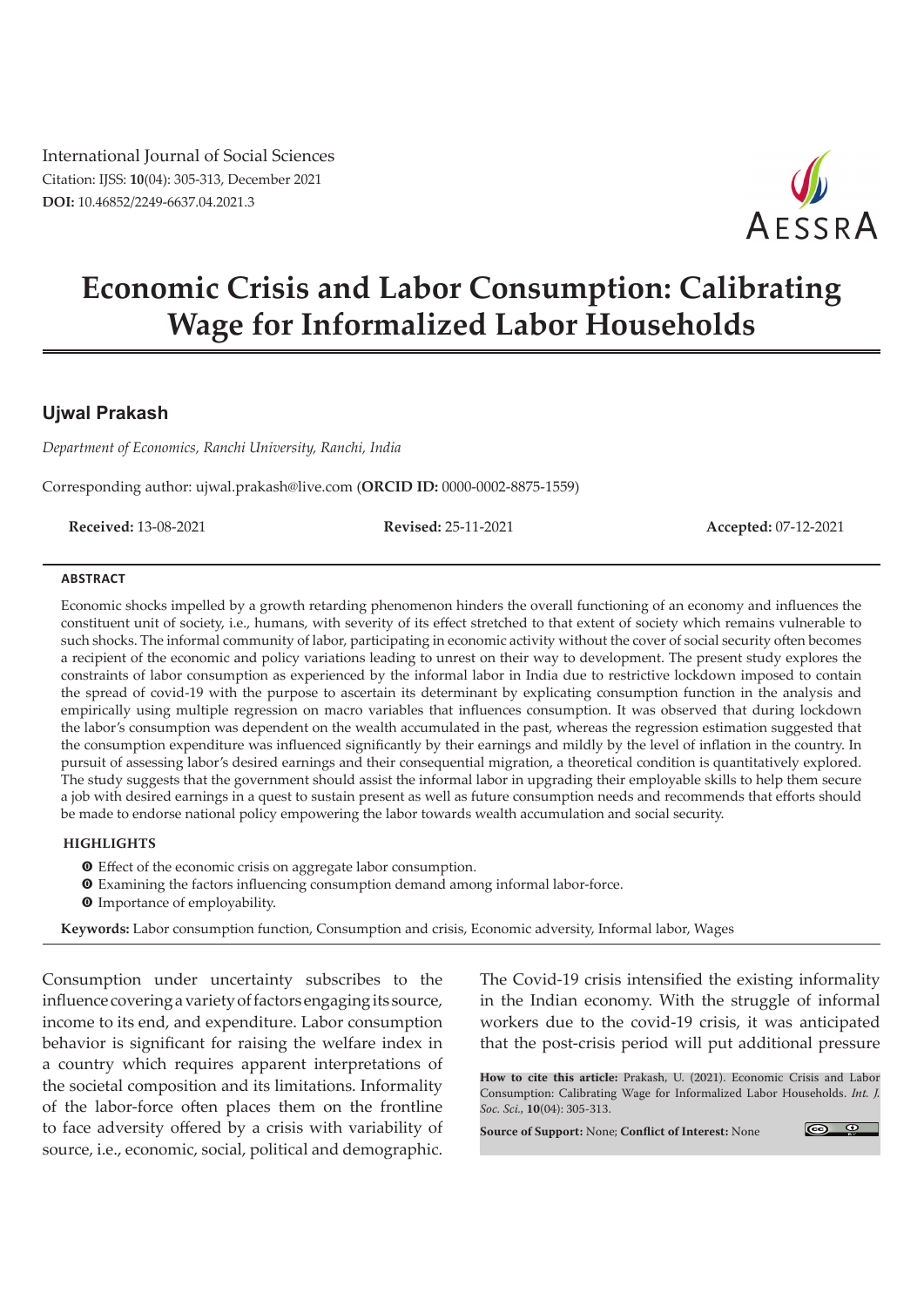**CESSRA** Prakash

on the already brittle Indian informal sector, and the consequences of the covid-19 outbreak for the informal economy will continue (Shekar and Mansoor, 2020). The labor force, mostly the unorganized, were subjected to the severity of the crisis that had a multidimensional adverse impact on them. The reverse migration followed by re-migration before the second phase of lockdown measures kept the labor between uncertainty of anticipated futuristic prosperity and the need for revival. The critical part associated with lockdown was the effect it had on consumption of the households. In the view of the uncertain nature of work concerning the informal labor force in India, the lockdown proportionally as well as typically affected consumption, corresponding to the lagged growth of gross domestic product (GDP) in India over the past few quarters which has been credited to low private consumption approximating 60 per cent share to the GDP (Mishra and Dhanerwal, 2020). The unusual consumption aspect was attributed to the cause of scarce sources of income generation for the Indian households.

Theoretical elucidation of the macro level consumption entails the studies of consumption as a function of all forms of income. The crisis and its effect on income generation enticed a contrary change in the consumption behavior of the society that advocated raising measures towards better preparedness to counter and endure future economic crisis. Observing month-wise consumer

spending in India as presented in Fig. 1, explicate the steep decline in consumer spending for the month of July, 2020 resulting in 32.5 per cent lesser consumption as compared to the consumer spending in Jan, 2020 which can be reasoned as an impact of lockdown.

The private consumption expenditure was cut down, which depressed the total consumption expenditure for the year 2020-21, as expressed in Fig. 2. Taking cognizance of the incidence of lockdown on labor consumption, the present study focusses on the varying nature of macroeconomic behavior due to the economic crisis forced by non-economic shocks. Using the consumption parameters, the study establishes constrained labor household consumption behavior based on an empirical assessment with migrant labors along with the data on macro variables on the Indian economy and its intrinsic determinant during Covid-19 lockdown in India. An assessment is done to supplement the arguments with the necessary course of action towards reducing the incidence of economic stress on the labor household income and a conceptual wage model is designed which is ascribed to the consumption and subsequent migration need of the labor. For India, with abundant informal labor force, it is imperative to scale the temperament of the labor force towards consumption by advocating means for their sustenance beyond susceptibility. The significance of the study lies in the empirical approach towards building models to



**Fig. 1:** Consumer spending in India from January 2017 to March 2021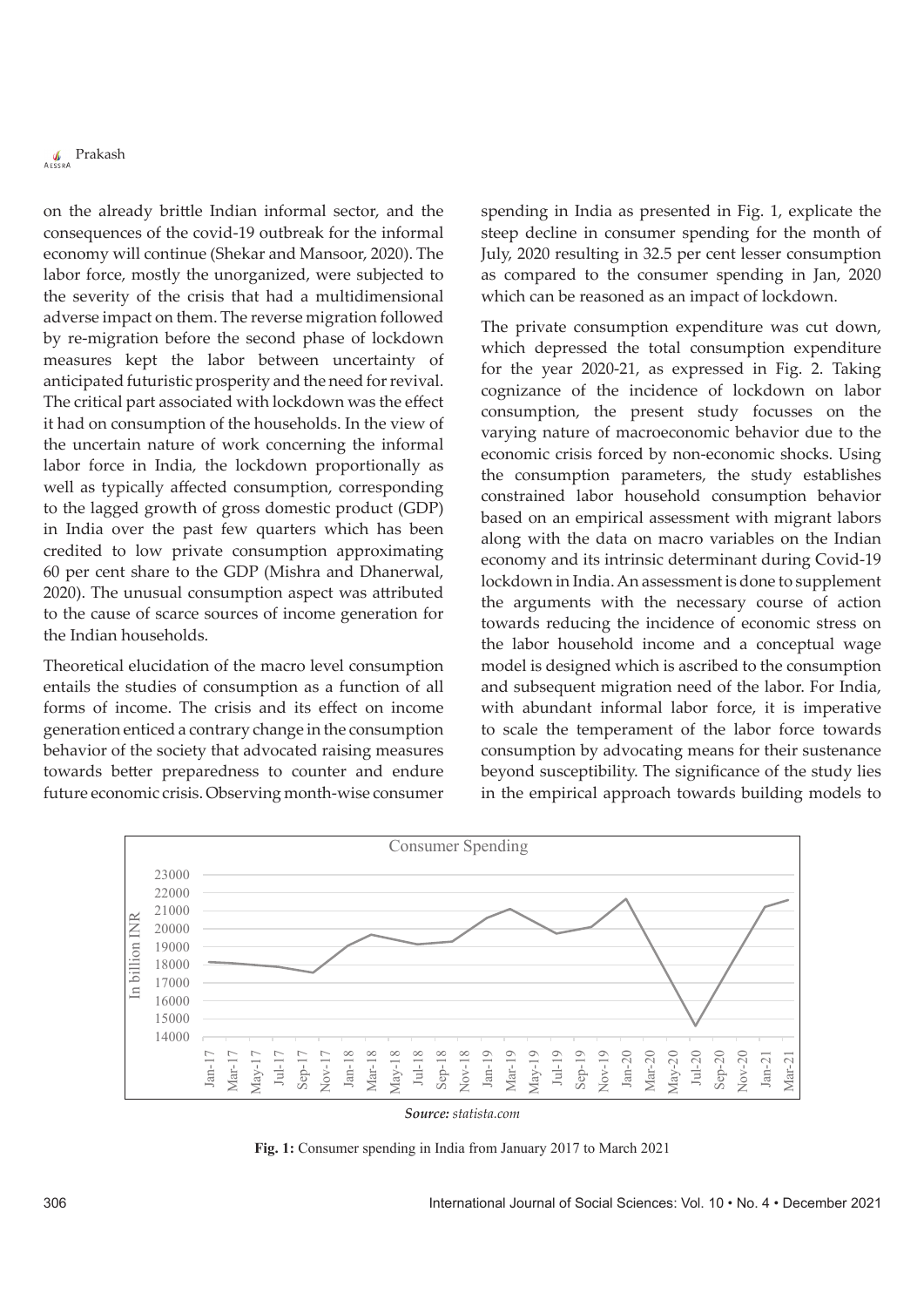Economic Crisis and Labor Consumption: Calibrating Wage for Informalized Labor Households



*Source: Annual report, Reserve Bank of India.*



seek answers for queries concerning the balance of labor consumption with welfare.

#### **METHODOLOGY AND DATA SOURCES**

To empirically examine the dependency of rural household consumption expenditure on macroeconomic factors, the econometric tool of multiple regression was applied to construct and estimate a consumption model using EViews statistical software. Also, the concept of consumption function was applied to seek factors that governed consumption during lockdown. The study focused on primary as well as published data on the Indian economy. Labor information was derived as a sample from Sonahatu rural block of Ranchi district in Jharkhand State. The Sonahatu block witness migration of youth who have completed their basic secondary or graduation studies. This block is spread across 157 villages and 19 panchayats with a total population of 95,411. Purposive and simple random sampling technique were applied to get 117 respondent's feedbacks from the selected area through enumerators for the purpose of study. The respondent's feedback was recorded to estimate the determinant of labor consumption expenditure from their source of income. They were queried for the patterns of consumption expenditure which is expressed in Table 1, and the responses were generalized by assigning weights to

the factors that pointedly affected labor consumption pattern.

| expenditure before lockdown |                   |  |  |  |
|-----------------------------|-------------------|--|--|--|
| eterminants.                | Weight (per cent) |  |  |  |

**Table 1:** Determinant of labor household consumption

| <b>Determinants</b>        | Weight (per cent) |
|----------------------------|-------------------|
| Current Income             | 36.67             |
| Past earnings              | 27.27             |
| Expectations future income | 27.27             |
| Wealth accumulated         | 6.58              |
| Rate of Interest           | 0.31              |
| Bank credit                | 0.31              |
| Income distribution        | 0.31              |
| Regulatory Fiscal policy   | 1.25              |

*Source: Author's survey.*

The first set of secondary data comprises inflation rate in the Indian economy for the assessment period July, 2019 to March, 2021, whereas the second set of published data was concerning unemployment rate in the Indian economy as stated in Table 2. An estimation was made using the data in Table 1 to compute daily and average rural household consumption expenditure which has been mentioned in Table 2. The consumption expenditure was administered as the dependent variable for the purpose of running multiple regression, whereas, explanatory variables included inflation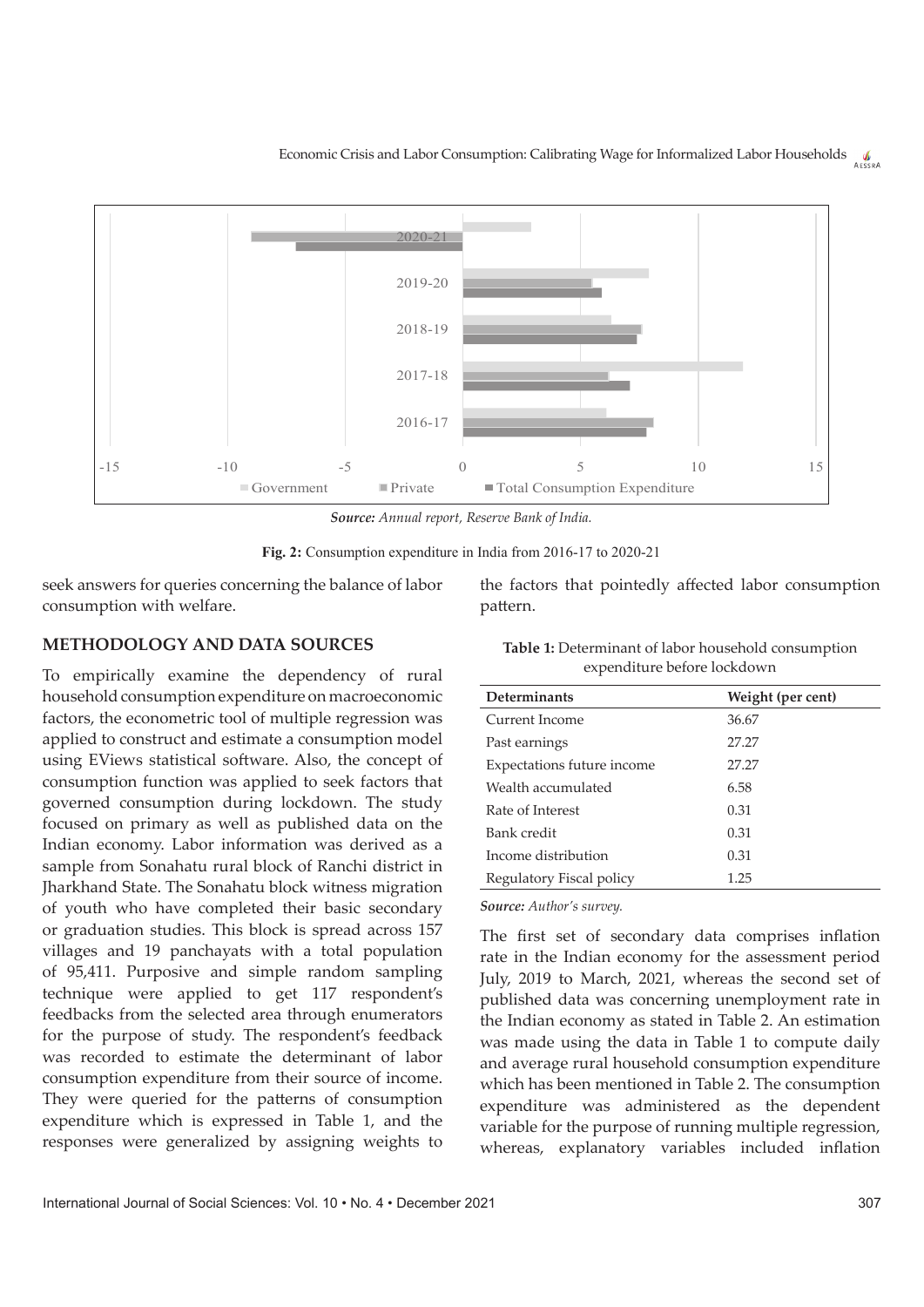| Month            | Inflation rate <sup>#</sup> | Unemployment rate <sup>\$</sup> | Consumption expenditure* |  |
|------------------|-----------------------------|---------------------------------|--------------------------|--|
| <b>July 2019</b> | 5.98                        | 7.30                            | 10679.8                  |  |
| Aug 2019         | 6.31                        | 8.20                            | 10718.5                  |  |
| Sept 2019        | 6.98                        | 7.10                            | 10739.1                  |  |
| Oct 2019         | 7.62                        | 8.10                            | 10743.5                  |  |
| Nov 2019         | 8.61                        | 7.20                            | 10753.1                  |  |
| Dec 2019         | 9.63                        | 7.60                            | 10774.1                  |  |
| <b>Jan 2020</b>  | 7.49                        | 7.20                            | 10788.5                  |  |
| Feb 2020         | 6.84                        | 7.80                            | 10806.9                  |  |
| Mar 2020         | 5.50                        | 8.80                            | 10806.2                  |  |
| Apr 2020         | $5.50**$                    | 23.50                           | 2701.6                   |  |
| May 2020         | $5.50**$                    | 21.70                           | 2701.6                   |  |
| Jun 2020         | 5.06                        | 10.20                           | 11135.1                  |  |
| <b>Jul 2020</b>  | 5.33                        | 7.40                            | 11047.1                  |  |
| Aug 2020         | 5.63                        | 8.30                            | 10989.6                  |  |
| Sept 2020        | 5.62                        | 6.70                            | 10995.1                  |  |
| Oct 2020         | 5.91                        | 7.00                            | 10976.0                  |  |
| Nov 2020         | 5.27                        | 6.50                            | 11011.0                  |  |
| Dec 2020         | 3.67                        | 9.10                            | 11019.8                  |  |
| <b>Jan 2021</b>  | 3.15                        | 6.50                            | 11020.5                  |  |
| Feb 2021         | 5.03                        | 6.90                            | 11122.6                  |  |
| Mar 2021         | 4.29                        | 6.50                            | 11126.6                  |  |

**Table 2:** Rate of inflation, unemployment and consumption expenditure in India

*Source: # MoSPI, Govt. of India, \$ CMIE data, \* CEIC data, \*\*Author's assessment*

rate, unemployment rate and average monthly wage of the laborers engaged in construction works for the rural households. Further, average monthly wage rate of laborers in rural India engaged in construction industry was computed from statistic of daily average wage of Bihar, Rajasthan, West Bengal, Uttar Pradesh, Madhya Pradesh and Haryana as a combined sample representative of the states in India, which is articulated in Table 3.

### **RESULTS AND DISCUSSION**

## **Labor household consumption as a function of interdependent variables**

The household sector is a major contributor towards the growth of other sectors in a developing economy like India. Consumption behavior of the households, essentially mandates including financial liberty as well as the constraints in terms of assets and liabilities that have a consequential bearing on the other sectors in the financial setting. Economic turbulence impedes the fragile balance between a household's assets and liabilities, especially among the households comprising informal labor force. Incubating the liable forces as determinants of influence on the household sector, a functional relationship is established with to understand the incidence of economic commotion on the household sector. Household consumption is a determinant of income; however, in the contemporary scenario with associated constraints there are supplementary factors governing consumption of a household. Assuming that the variables which influences consumption in middle-and low-income societies are independent, their functional relationship with household consumption can be expressed in the functional form:

$$
C_{it} = b_1 Y_{it} + b_2 Y'_{i(t-1)} + b_3 Y_{i(t+1)} + b_4 W_t + C_{it} + \dots (1)
$$

where  $C_{it}$  is the consumption of  $j<sup>th</sup>$  household (HH), *Y<sub>jt</sub>* is the current income of the *j*<sup>th</sup> HH in time *t*, *Y*<sub>*j*( $t-1$ )</sub> is the accumulated labor HH income from the past,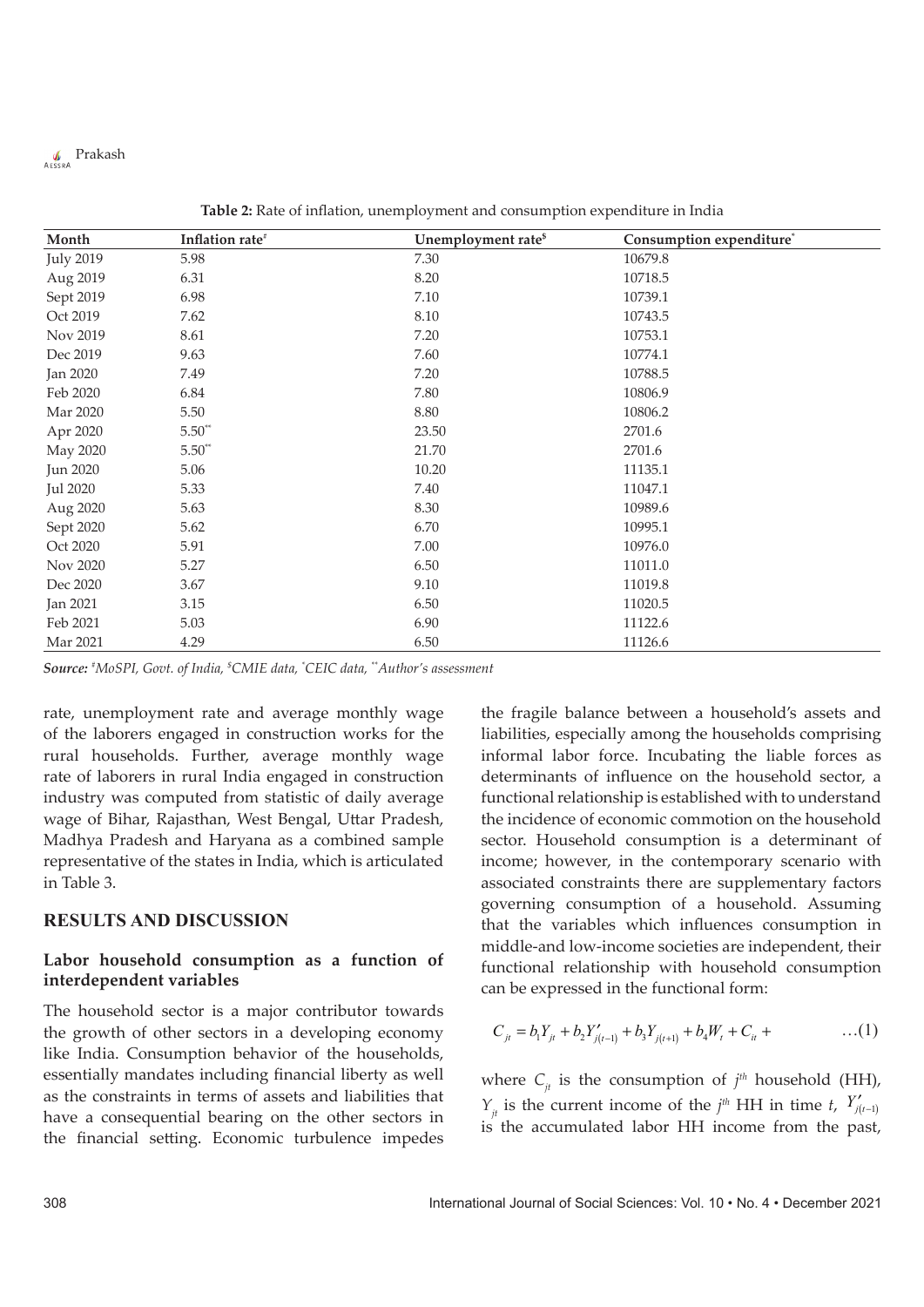|                   |              | Rajasthan |                    | Uttar<br>Madhya |         |         |            | Monthly |
|-------------------|--------------|-----------|--------------------|-----------------|---------|---------|------------|---------|
| Month             | <b>Bihar</b> |           | <b>West Bengal</b> | Pradesh         | Pradesh | Haryana | Daily Avg* | $Avg*$  |
| <b>Jul 19</b>     | 437.9        | 613.3     | 385.3              | 495.4           | 361.3   | 606.3   | 483.3      | 12564.5 |
| Aug 19            | 444.3        | 613.3     | 393.3              | 495.2           | 357.6   | 606.3   | 485.0      | 12610.0 |
| Sep 19            | 445.6        | 613.3     | 394.9              | 497.9           | 357.6   | 606.3   | 485.9      | 12634.3 |
| Oct 19            | 445.6        | 613.3     | 394.3              | 500             | 357.3   | 606.3   | 486.1      | 12639.5 |
| Nov <sub>19</sub> | 445.6        | 613.3     | 393.4              | 504.9           | 355.9   | 606.3   | 486.6      | 12650.7 |
| Dec 19            | 445.6        | 613.3     | 394.4              | 508.2           | 357.3   | 606.3   | 487.5      | 12675.4 |
| Jan 20            | 447.9        | 613.8     | 395.5              | 509.1           | 356.4   | 606.3   | 488.2      | 12692.3 |
| Feb 20            | 450.4        | 613.8     | 398.7              | 509.1           | 355.7   | 606.3   | 489.0      | 12714.0 |
| Mar 20            | 450.4        | 613.8     | 398.7              | 508.9           | 355.7   | 606.3   | 489.0      | 12713.1 |
| Apr 20*           | 112.6        | 153.5     | 99.7               | 127.2           | 88.9    | 151.6   | 122.2      | 3178.3  |
| May $20^*$        | 112.6        | 153.5     | 99.7               | 127.2           | 88.9    | 151.6   | 122.2      | 3178.3  |
| Jun 20            | 460.9        | 602.5     | 371.1              | 511.1           | 471     | 606.5   | 503.9      | 13100.1 |
| <b>Jul 20</b>     | 462.2        | 610       | 398.2              | 509.5           | 408.7   | 610.6   | 499.9      | 12996.5 |
| Aug 20            | 461.8        | 609.5     | 404.8              | 508.4           | 396.8   | 602.3   | 497.3      | 12928.9 |
| Sep 20            | 467          | 611       | 408.6              | 512.6           | 383.6   | 602.3   | 497.5      | 12935.4 |
| Oct 20            | 466          | 603.3     | 411                | 515.3           | 381     | 603.3   | 496.7      | 12912.9 |
| Nov 20            | 473          | 603.3     | 411.7              | 514             | 384.1   | 603.3   | 498.2      | 12954.1 |
| Dec 20            | 472.1        | 610.9     | 413.3              | 514             | 378.2   | 603.3   | 498.6      | 12964.5 |
| Jan 21            | 469.4        | 611.4     | 414.7              | 513.1           | 380.1   | 603.3   | 498.7      | 12965.3 |
| Feb 21            | 474          | 613.3     | 416.5              | 520.6           | 384.7   | 610.6   | 503.3      | 13085.4 |
| Mar 21            | 474.7        | 613.3     | 416.5              | 520.6           | 385.1   | 610.6   | 503.5      | 13090.1 |

**Table 3**: Average daily/monthly wage rate of rural labor engaged in non-agricultural work

*Source: CEIC Data, Labour Bureau Govt. of India, \*Author's estimation.*

 $Y_{j(t+1)}^e$  is the future expectation of average annual factor income by HH labor,  $W_{t}$  is the currently owned wealth,  $C_{\dot{u}}^*$  is the consumption pattern of  $j^{\text{th}}$  individual in the society, b's are the marginal propensity to consume and ε is the unexplained irrational consumer behavior. The above expression is assumed first, to be constructed on the premise that an individual in the middle-and-lowincome group is earning sufficient income enough to sustain a living. Secondly, in a developing economy the variables in the expression are determining patterns of consumption. The explanatory variables in HH consumption expression (1) are susceptible to intranational as well as inter-national economic disorder which are influenced by the sources of economic and non-economic stimuli. Between these two influences, the resultants of adverse consumption are the same, i.e., consequences on the pattern of aggregate demand in the economy.

# **Consumption, a determinant of wealth during economic crisis**

During the first wave of Covid-19 infection that created a pandemic not only on the society but also on the economic forum, the entire cycle of income generation was unfavorably affected as all the sectors except for the sectors dealing in emergency and essential commodities suffered, which prompted a negative impact on the consumption pattern of the household and their savings. With lowered or no running income, the variable,  $Y_{\mu}$  in equation (1) became redundant considering the loss of a job especially within the informal labor force in India. Furthermore, with no running income, the informal laborers were forced to live on the little savings they had which in the due course was exhausted causing the mass reverse migration of the laborers. A functional interpretation of the situation renders  $Y'_{j(t-1)}$  in the expression (1), as void. Checking on the third explanatory variable  $Y^e_{j(t+1)}$ , since the pandemic exhibited a weak futuristic employment or earning prospect, it was also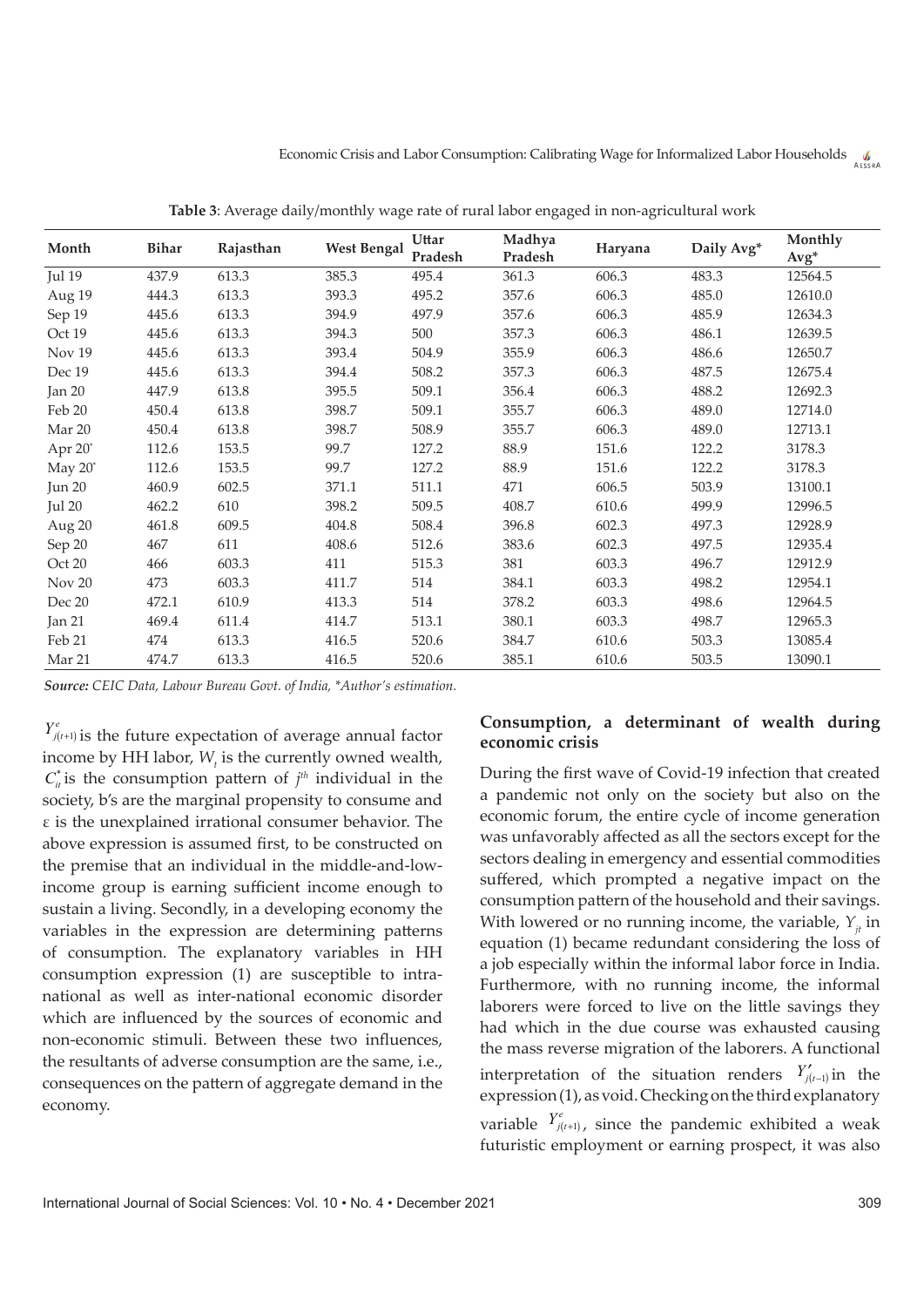**C**<br>AESSRA Prakash

considered negated. The same argument stands for the variable  $C_{it}^{*}$ . Assuming the constancy of  $\varepsilon$ , the expression (1) is reformulated as:

$$
C_{ji} = b_1(\phi) + b_2(\phi) + b_3(\phi) + b_4W_i
$$
  
or,  $C_{ji} = b_4W_i$  ... (2)

where,  $\phi$  indicates annulling of the consumption determinants due to the Covid-19 crisis. Analysis of expression (2) indicates that the consumption during an induced economic crisis is determined by the accumulated wealth. This is relevant for informal laborers in India as their accumulated wealth in the village and native places cushioned them to reverse migrate during the time of lockdown conditions.

### **Cumulative cycle affecting labor consumption due to covid-19 lockdown**

The incidence of the Covid-19 crisis on macroeconomic variables that affected labor consumption is articulated in Fig. 3 by the way of a 'collective-incidence flow diagram'. Lockdown activated a cumulative effect among the macroeconomic variables governing the economy by aggravating labor's predicament concerning their income fetching employment that activated a series of dependent effects. This communally imparted a sense of insecurity for the laborers towards handling their exigencies of daily life that triggered reverse migration. Such a network of incidental behavior regarding the economic variables distorted by a crisis forces a comprehensive readaptation of consumption behavior by widening the gulf between 'demand and desire'. Action of corrective nature will bear economic dividends only when an addressed crisis is not followed by another crisis. The cyclical effect associated with the incident and expressed as a flowchart in Fig. 3 reiterated the scope of monetary and fiscal efforts of Fig. 3.

The state in bringing normalcy back to the point at least where it all started. Consumption aspect due to the incidental actions of the government to enforce a lockdown altered the labor consumption behavior. Effort towards minimizing the cyclical incidences on the labor force requires bringing the labor under the social security cover and boosting a wage revival policy at



*Source: Author's analysis.*

**Fig. 3:** Incidence-flowchart of macroeconomic variable conditioned due to covid crisis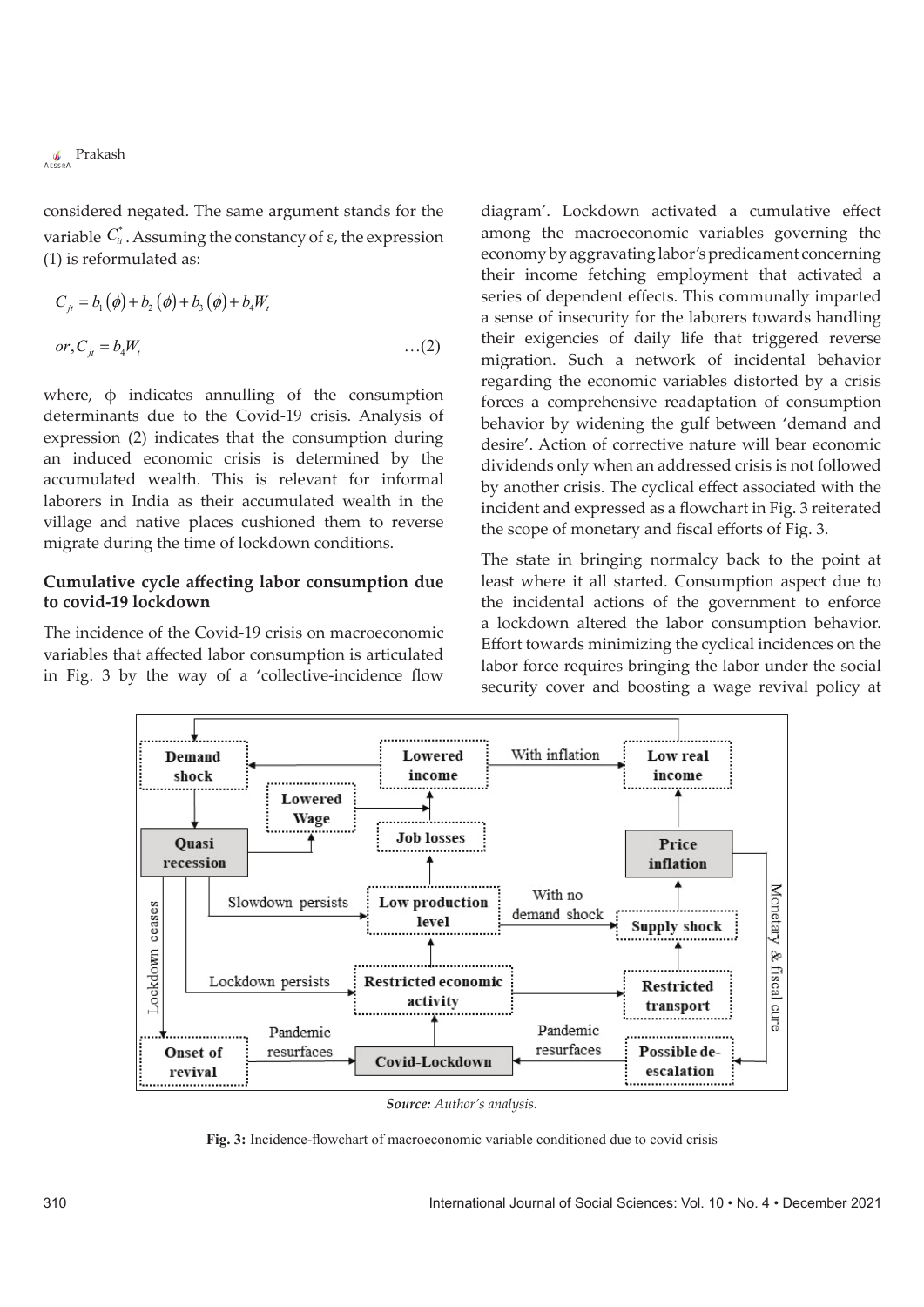the macro level which is intended towards enhancing savings and wealth accumulation.

### **Wage as a significant determinant of labor consumption: Empirical model assessment**

With a view to ascertain the impact of lockdown on the informal labor in India, considering the period from July 2019 to March 2021 that covered the pre and the post Covid-19 crisis followed by recession-inflation mix, multiple regression model has been incorporated. The variables undertaken for the study includes labor household consumption expenditure (LHCE) which was the dependent variable, whereas, inflation rate (IR), average wage (AW) and unemployment rate (UR) was administered as the explanatory variables while assuming other determinant of consumption as constant. The functional form of the model can be denoted as:

$$
LHCE = f\left(IR, AW, UR\right) \tag{3}
$$

The expression (3) can be generalized in the form of an econometric model as equation (4), here,

$$
LHCE_i = \beta_0 + \beta_1 IR_i + \beta_2 AW_i + \beta_3 UR_i + \varepsilon \qquad \qquad \dots (4)
$$

subscript *i* refers to  $i<sup>th</sup>$  individual,  $\varepsilon$  is the stochastic term and  $β_1$ ,  $β_2$  &  $β_3$  are the coefficient of explanatory variables IR, AW and UR respectively for individual *i*. The regression is estimated by means of necessary data in Table 2 and 3 comprising a sample size of 21 months. Using EViews statistical package, the following estimation was obtained:

$$
\widehat{LHCE_i} = 0.0186 - 0.001IR_i + 0.8499AW_i + 0.00002UR_i
$$

The model shows an inverse relationship between consumption expenditure of the labor households and the rate of inflation in the economy when holding the influence of AW and UR constant, i.e., with the lowering of the inflation rate, expenditure on consumption increases. The regression model also indicates that the consumption expenditure is positively related to the wage earned by the labor when the influences of IR and UR are constant. It suggests that if the wage of the worker increases by a thousand rupees, their consumption expenditure steps up by 84 per cent. The consistency of the model can be interpreted using the output of the regression statistic in Table 4. The standard error of all the variables in Table 4 has a very low value indicating that the observations are close to the fitted line of regression. The P-values of the coefficient of IR and AW is smaller than 0.01, suggesting that the estimated coefficient is very strongly significant at 1 per cent level. The coefficient for UR is not significant in the model. Moreover, the R-squared and the adjusted R-squared indicate that complete changes in the value of consumption expenditure of the labor household were determined by the changes in explanatory variables. The smaller values for S.E. of regression and sum of squared resid again indicate that estimated consumption expenditure does not differ with the actual consumption expenditure pattern. The prob (F-statistic) value of 0 enunciates that the independent variables in the model significantly affect the dependent variable at 1 per cent significant level.

#### **Employability as a quantifiable condition for desired wage affecting migration**

The study found two variables which determine labor consumption expenditure, i.e., wealth and wage, both being an interdependent variable. A constant

| Variable          | Coefficient | Std. Error  | Prob. | $\mathbb{R}^2$          | :1          |
|-------------------|-------------|-------------|-------|-------------------------|-------------|
|                   | 0.018661    | 0.001253    |       | Adjusted $\mathbb{R}^2$ | :1          |
| Inflation Rate    | $-0.000115$ | 0.0000288   | 0.001 | S.E. of regression      | :0.000193   |
| Monthly Wage      | 0.849999    | 0.000000068 |       | Sum squared resid       | :0.00000063 |
| Unemployment Rate | 0.0000273   | 0.0000435   | 0.538 | Prob(F-statistic)       | :0          |

**Table 4**: Output of multiple regression

*Source: Author's estimation using EViews statistical package.*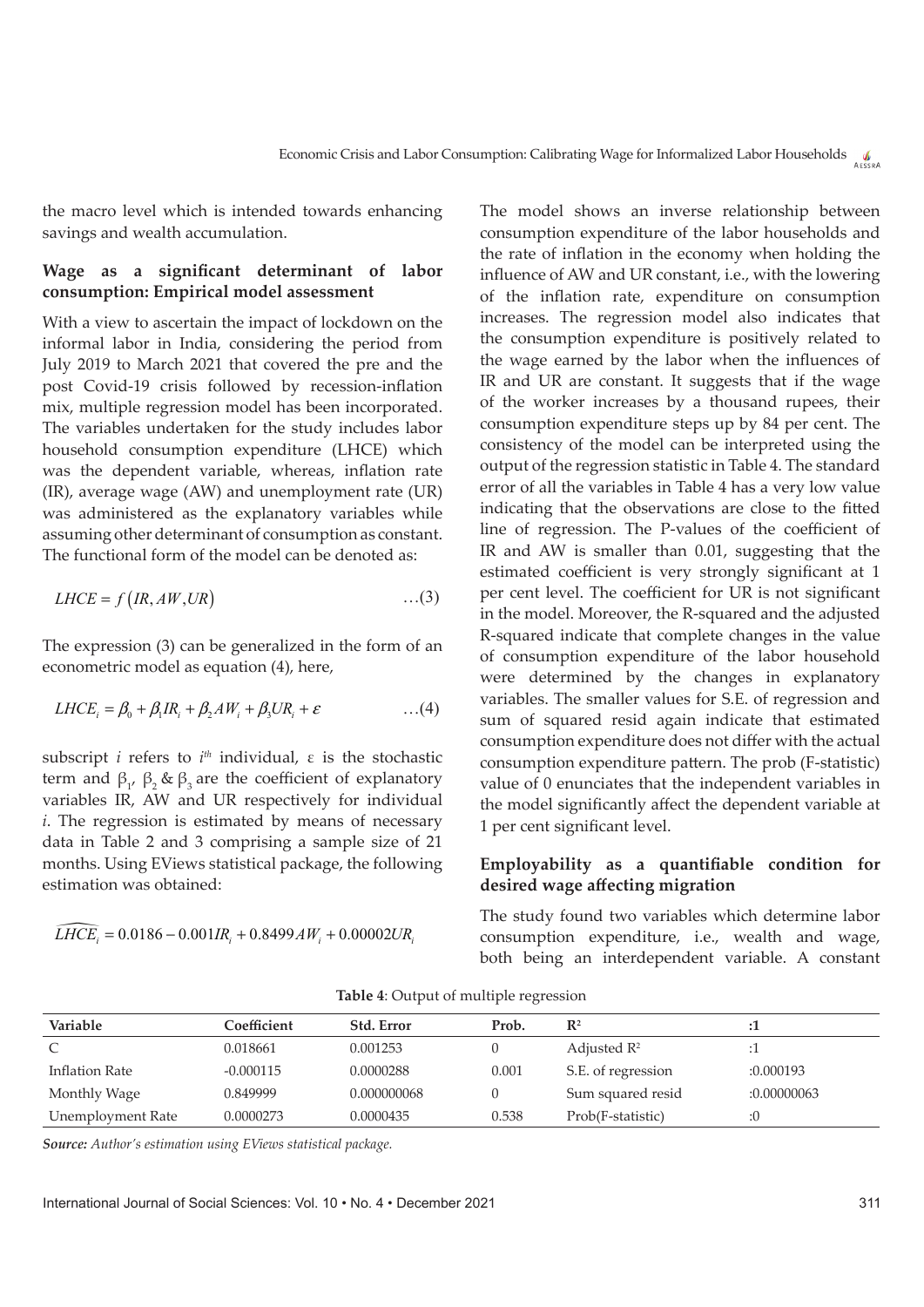# **CESSRA** Prakash

flow of desired wage assists the labor to accumulate wealth as a protective shield against economic unrest. Whereas, wealth helps an individual to upgrade their employable skills with respect to investing in vocational education. Conflicts between the anticipated wage and the prevalent wage act as a guide for labor that forms a dais to effect migration. The differential wage as a determinant of consumption expenditure expedites the labor behavior towards handling a crisis that severely affects their employment conditions and catalyzes the condition for migration.

To ascertain how wage affects migration from rural areas to urban areas and employability conditions that assists labor movement to fetch a desired job, let  $P_i$ denote probability of securing a job in the urban areas where the migrants move in search of a job. Considering that in the urban areas job opportunities for primary, secondary and tertiary sectors persist, quantitative adjustments to estimate probability of finding a job in the urban primary sector  $(P^a_{IJ})$  will be:

$$
P_{UJ}^a = \frac{J_a}{J_a + J_s + J_t}
$$

where,  $J_a$  is the job available in the urban primary sector,  $J_s$  are the jobs in the urban secondary sector and  $J_t$  are the jobs in urban tertiary sector. Accordingly, the probability of finding a job in the secondary  $(P^a_{UJ})$  and tertiary sector  $(P^t_{\ \mathit{UJ}})$  will then be:

$$
P_{UJ}^{S} = \frac{J_{s}}{J_{a} + J_{s} + J_{t}}, P_{UJ}^{t} = \frac{1}{J_{a} + J_{s} + J_{t}}
$$

The expected wage,  $W_e$  in the urban sectors will be a sum of the product of individual probabilities, i.e.,  $P^a_{\;\;IJ'}$  $P_{U}^{s}$  and  $P_{U}^{t}$  with industry specific expected wage i.e.,  $W^{\textit{a}}_{\textit{e}}$ ,  $W^{\textit{s}}_{\textit{e}}$  and  $W^{\textit{t}}_{\textit{e}}$  booked as expected wage in the urban primary sector, secondary sector and tertiary sector respectively. The quantitative generalizations can be expressed as equation (5).

$$
W_e = W_e^a \left( \frac{J_a}{J_a + J_s + J_t} \right) + W_e^s \left( \frac{J_s}{J_a + J_s + J_t} \right) +
$$
  

$$
W_e^t \left( \frac{J_t}{J_a + J_s + J_t} \right) \tag{5}
$$

Here,  $W_{\mu}$  is significant as the migrant laborers weigh the same over actual wages in the rural areas to make decisions about migration. The apparent condition for migration assuming the subjective factors to remain unchanged may be represented by the inequality (6),

$$
W_e > W_r \tag{6}
$$

where  $W_r$  representing wage in the rural sector is constrained by the fact that the actual urban wage is dependent on the industry specific skill set  $L<sub>s</sub>$  that the labor is expected to possess, which acts as a limitation towards attaining a job that assures expected urban wage for the labor. The conditional supplement for the analysis is stated in proportionality expression (7).

$$
W_e \propto L_s \tag{7}
$$

It is obligatory to develop job-specific skills to fulfill the expectation of a desired wage in the urban areas. With the majority of migrants not updated with industry specific skills, the proportionality condition (7) raises queries about the preparedness of urban sectors in accommodating the migrants and offer them work with a decent wage. There has been a struggle between the labor's intent to acquire a job of the desired wage and the industry's inability to offer a job to the labor with lower employable skill set. The resultant is a job offer at a debased wage.

#### **CONCLUSION**

Evidence from empirical assessment of the variables indicated that labor wealth accumulation during a favorable economic scenario supplements the resources for labor consumption during an economic crisis. Economic shocks in any form, whether as a part of business cycles or induced by other factors, may continue to interrupt the dynamics of an economic structure and accordingly necessitate wealth accumulation by the labor at least at the subsistence level. This can be substantiated by the fact that the key determinant of labor household consumption expenditure during the covid-19 pandemic was accumulated wealth. The present study stated that, since the consumption expenditure of